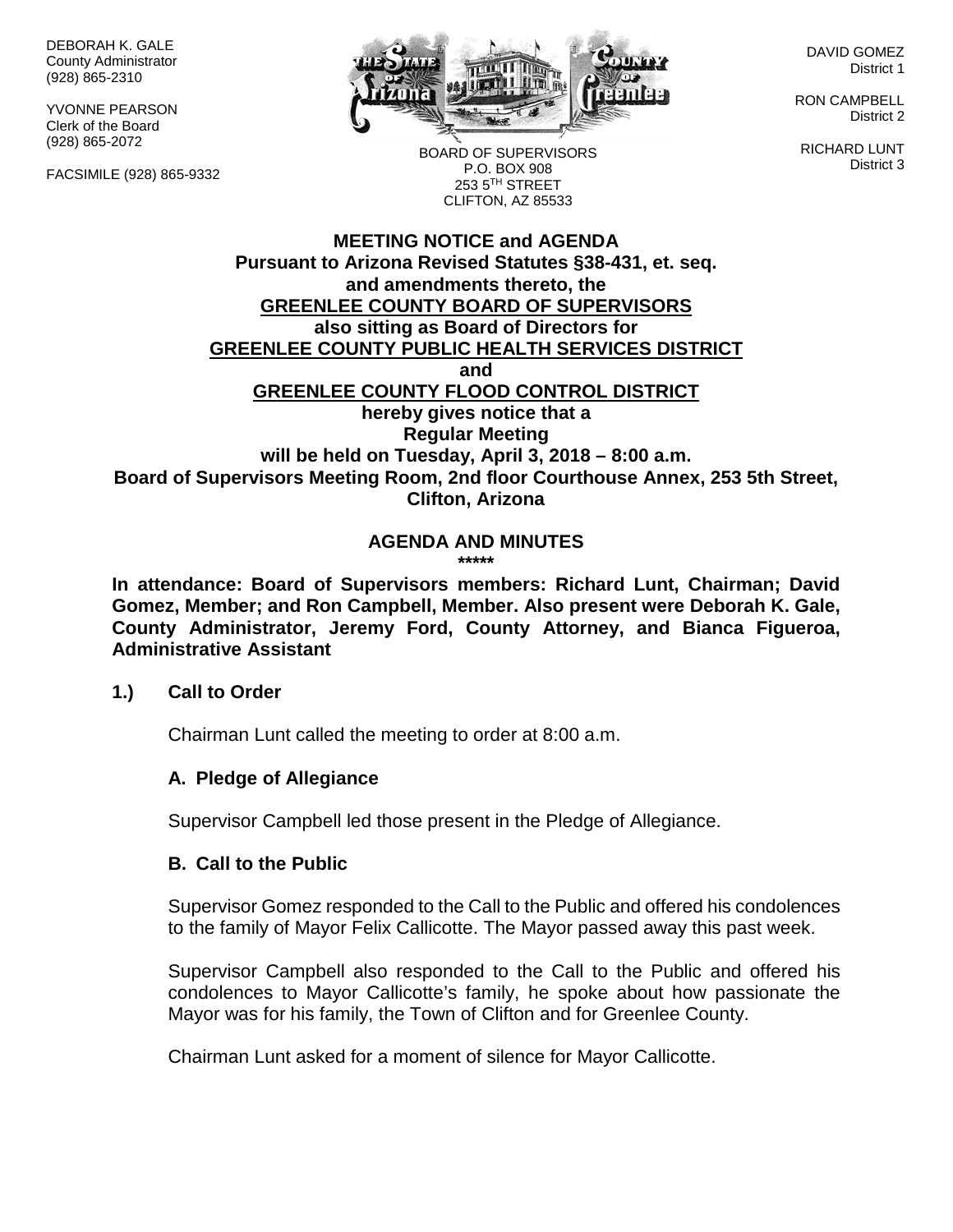Jeromy Vaughn, Lieutenant, responded to the Call to the Public and stated that he has not heard back from the State Homeland Security Grant regarding the amount of award of funds yet.

Sheriff Sumner responded to the Call to the Public and stated that residents are worried about the grey wolf situation and that residents can't sleep because of their barking dogs all night which makes them worry.

Akos Kovach, Economic Development Coordinator, responded to the Call to the Public and stated that if anyone has an ad that they would like to put in the newspaper to let him know and he'd be more than happy to help them out.

# **C. Swearing in/Oath of Armando Carrillo, Constable, Precinct 1**

Ms. Gale swore in Mr. Carrillo as new Constable, Precinct 1.

# **D. Presentation to Supervisor Gomez**

Chairman Lunt presented Supervisor Gomez with a plaque recognizing him for his 5 years serving as Chairman of the Board of Supervisors and his dedication and passion and the best interest he has for the citizens of Greenlee County.

Supervisor Gomez expressed his appreciation being able to serve as Chairman for the Greenlee County Board of Supervisors for 5 years. He also expressed his appreciation for the opportunity to work with the other two Supervisors.

## 2.) **PUBLIC HEALTH SERVICES DISTRICT – the Board of Supervisors will convene as the Board of Directors of the Greenlee County Public Health Services District and will reconvene as the Board of Supervisors following consideration of these items:**

### **A. Consent Agenda**

**1. Clerk of the Board: Consideration of approval of Public Health Services District expense warrants in excess of \$1,000.00**

Upon motion by Supervisor Campbell, seconded by Supervisor Gomez, and carried unanimously, the board approved the Public Health Services District Consent Agenda as presented.

## **3.) Vince Buccellato, IT Manager A. Discussion/Action regarding restructure plan of the IT Department**

Mr. Buccellato requested an increase in salary for the Systems Administrator position in his department due to increased responsibilities and duties. He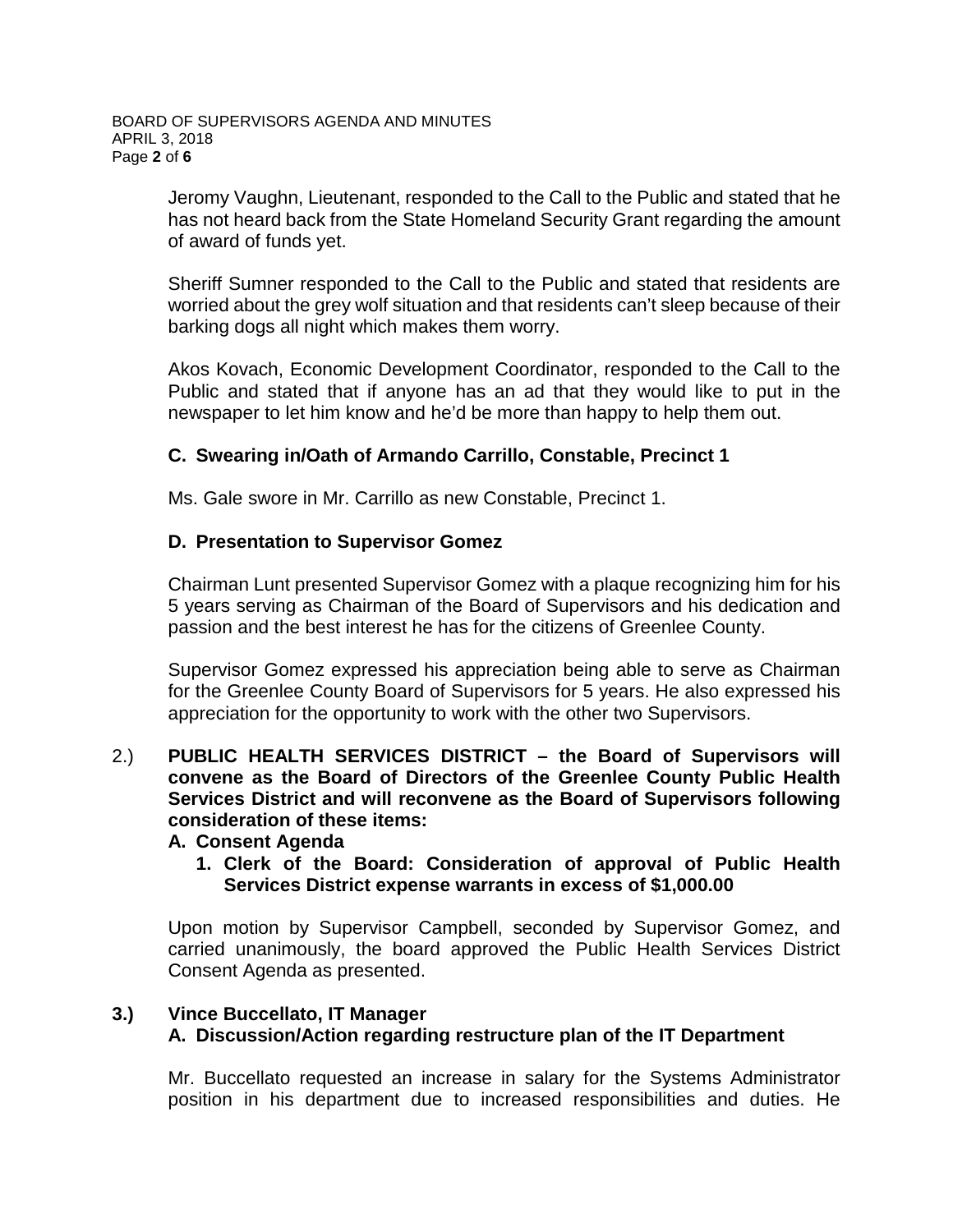requested that the pay be increased to \$65,000.00 to be paid with budgeted funds for the IT Department. Upon motion by Supervisor Gomez, seconded by Supervisor Campbell, and carried unanimously, the board approved the request for a salary increase for the Systems Administrator position in the IT Department as presented.

### **4.) David Manuz, Public Works Manager – Roads**

### **A. Discussion/Action regarding the award of bid for Asphalt Emulsion for the 2018 Chip Seal Project**

Mr. Manuz presented the bids received for Asphalt Emulsion and recommended award of bid to Western Emulsions as the best and lowest bid. He stated that Western Emulsions will provide test samples of oil on every truck.

Upon motion by Supervisor Gomez, seconded by Supervisor Campbell, and carried unanimously, the board awarded the bid Western Emulsions as presented for Asphalt Emulsion for 2018 Chip Seal Project

## **B. Discussion/Action regarding the purchase of road material (3/8" chips) for the 2018 Chip Seal Project**

Mr. Manuz requested approval to purchase 3/8" chips from CKC Materials. He stated that CKC Material can deliver the material in 6 days in comparison to Fisher Industries that will take 12 days to deliver. Upon motion by Supervisor Campbell, seconded by Supervisor Gomez, and carried unanimously, the board approved the request to purchase road material from CKC Materials as presented.

### 5.) **Philip Ronnerud, Planning Director**

### **A. Discussion/Action regarding petitions submitted requesting to accept Terrace Lane as a County Highway**

Mr. Ronnerud presented petitions from residents on Terrace Lane in Verde Lee which request that the Board accept Terrace Lane into the County road system. He stated that the county has never maintained the road in the past but he feels the county should**.** Chairman Lunt asked if Mr. Ronnerud would provide more detail on the Terrance Lane so that the Board can have more information when making the final decision. Upon motion by Supervisor Gomez, seconded by Supervisor Campbell, and carried unanimously, the Board accepted the petitions for Terrance Lane.

### **6.) Discussion/Action regarding the distribution of Secure Rural School Funds**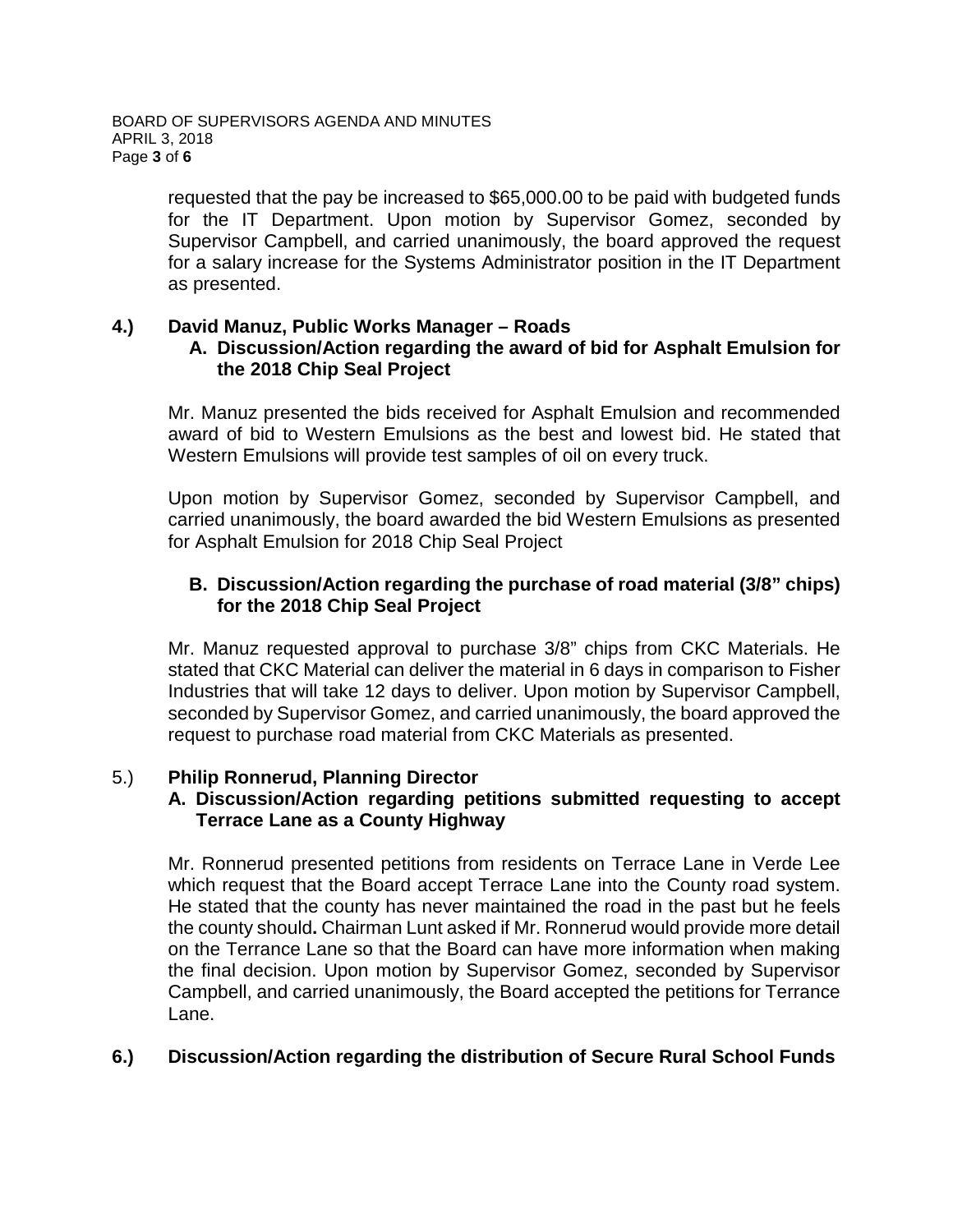Ms. Gale asked that this item be tabled at this time as funding has not yet been received. She stated during the audit of the county financial statements it was required that Greenlee County include the Accommodations School into the county financial statements. She stated that the discussion with Superintendent Tom Powers about the potential loss of Secure Rural Schools in the future and the requirements for financial reporting, closure of the Accommodations School is the best course of action. Upon motion by Supervisor Campbell seconded by Supervisor Gomez and carried unanimously, the Board tabled the item to a future meeting.

## 7.) **Kay Gale, County Administrator A. South Annex Update**

Mr. Hines presented a slide show of the progress of the South Annex building in Duncan and stated that construction is moving along and is near completion. He also stated that the water lines are being installed today.

## **B. Discussion/Action regarding the implementation of an electronic time clock program**

Ms. Gale stated that Yvonne Pearson, Clerk of the Board, has met with elected and department officials and all have expressed their interest in moving forward with the implementation of the electronic time clock program.

Sheriff Sumer stated that he is excited with the program and expressed concerns of being able to manually adjust time if needed due to circumstances. He wants to make sure nothing conflict with set hours and worked hours.

Upon motion by Supervisor Campbell, seconded by Supervisor Gomez, and carried unanimously, the board approved the request to move forward with the implementation of electronic time clock program.

## **C. Discussion/Action regarding Fiscal Year 2019 County Healthcare Premiums**

Ms. Gale reported that healthcare premiums for employees will increase. She presented rates for family and single coverage. Ms. Gale stated that several major large claims have caused increase plus the addition of the Mayo Clinic into the network.

#### . **D. County State budget and legislative issues**

Ms. Gale reported the following: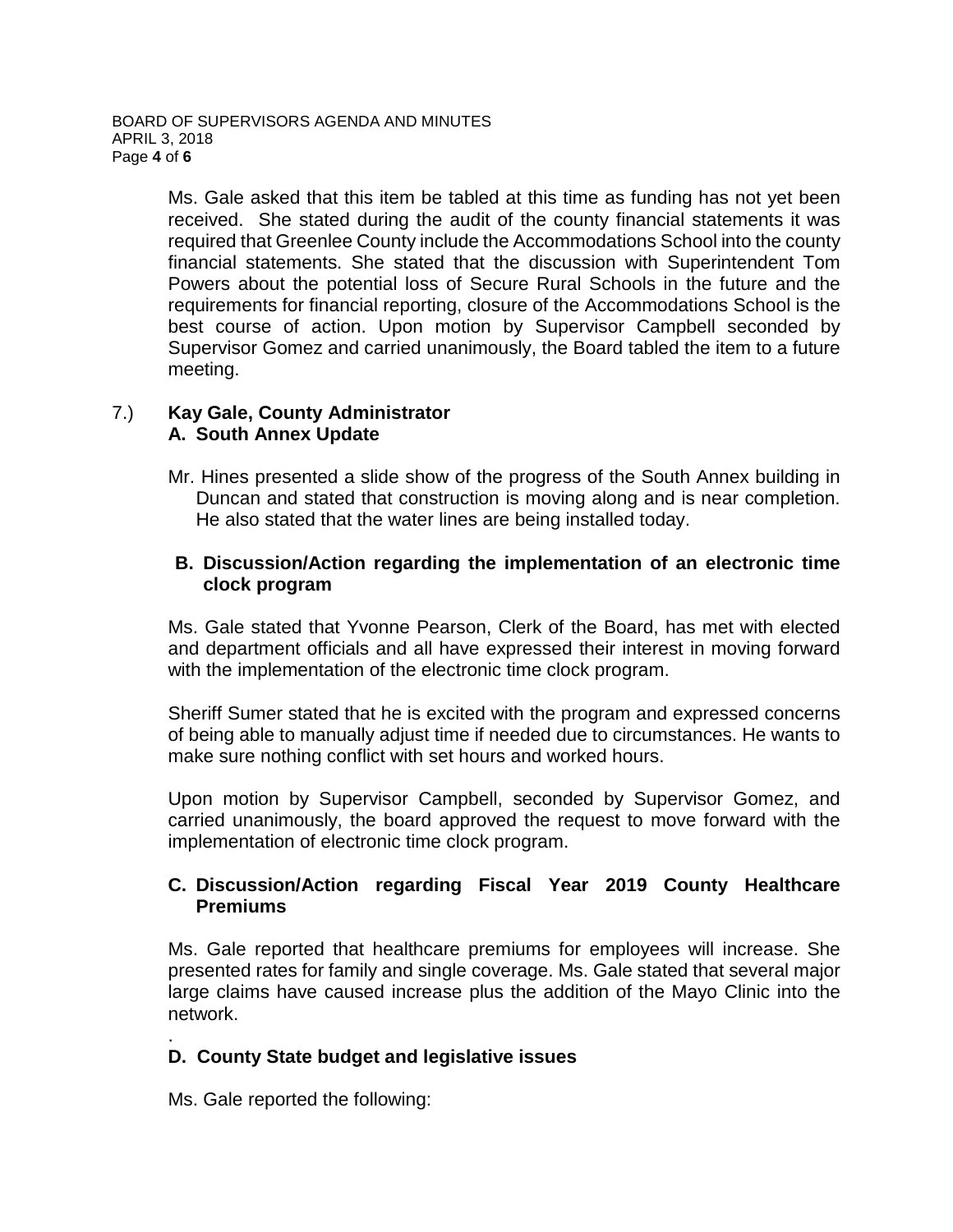BOARD OF SUPERVISORS AGENDA AND MINUTES APRIL 3, 2018 Page **5** of **6**

- The State has not yet approved teachers' salary issue regarding a 20% pay raise.
- She will review the County budget items to consider for adoption on July 3.

#### **E. Calendar of Events**

The Calendar of Events was reviewed.

#### 8.) **Consent Agenda**

- **A. Clerk of the Board: Consideration of approval of expense warrants in excess of \$1,000.00 – Voucher 1069; 1071**
- **B. Public Works Manager: Consideration of approval of Employee Transaction Form: B. Galvin, Operations Tech I; A. Mulleneaux, Operations Tech II (Landfill)**
- **C. County Sheriff: Consideration of approval of Employee Transaction Form: T. Garcia, Detention Officer**
- **D. County Sheriff: Consideration of approval to purchase five (5) Harris XL-200P Triband Portable Radios from Canyon State Wireless in an amount not to exceed \$21,261.23 to be paid with budgeted GIITEM grand funds**

Upon motion by Supervisor Campbell, seconded by Supervisor Gomez, and carried unanimously, the Board approved the Consent Agenda as presented.

### **9.) Supervisor Reports**

### **Supervisor David Gomez A. South Eastern Arizona Governments Organization (SEAGO) meeting**

Supervisor Gomez stated the cost has been revised upon federal approval on SEAGO. (150,000.00)

### **Supervisor Richard Lunt**

## **A. County Supervisors Association (CSA) Legislative Policy Committee (LPC) meeting**

Supervisor Lunt stated that the Legislative Policy Committee reviewed 40 bills that were sent to the legislature and that the state budget meetings are still taking place behind closed doors.

### **10.) Adjournment**

There being no further business to come before the Board of Supervisors the meeting was adjourned at 10:27am.